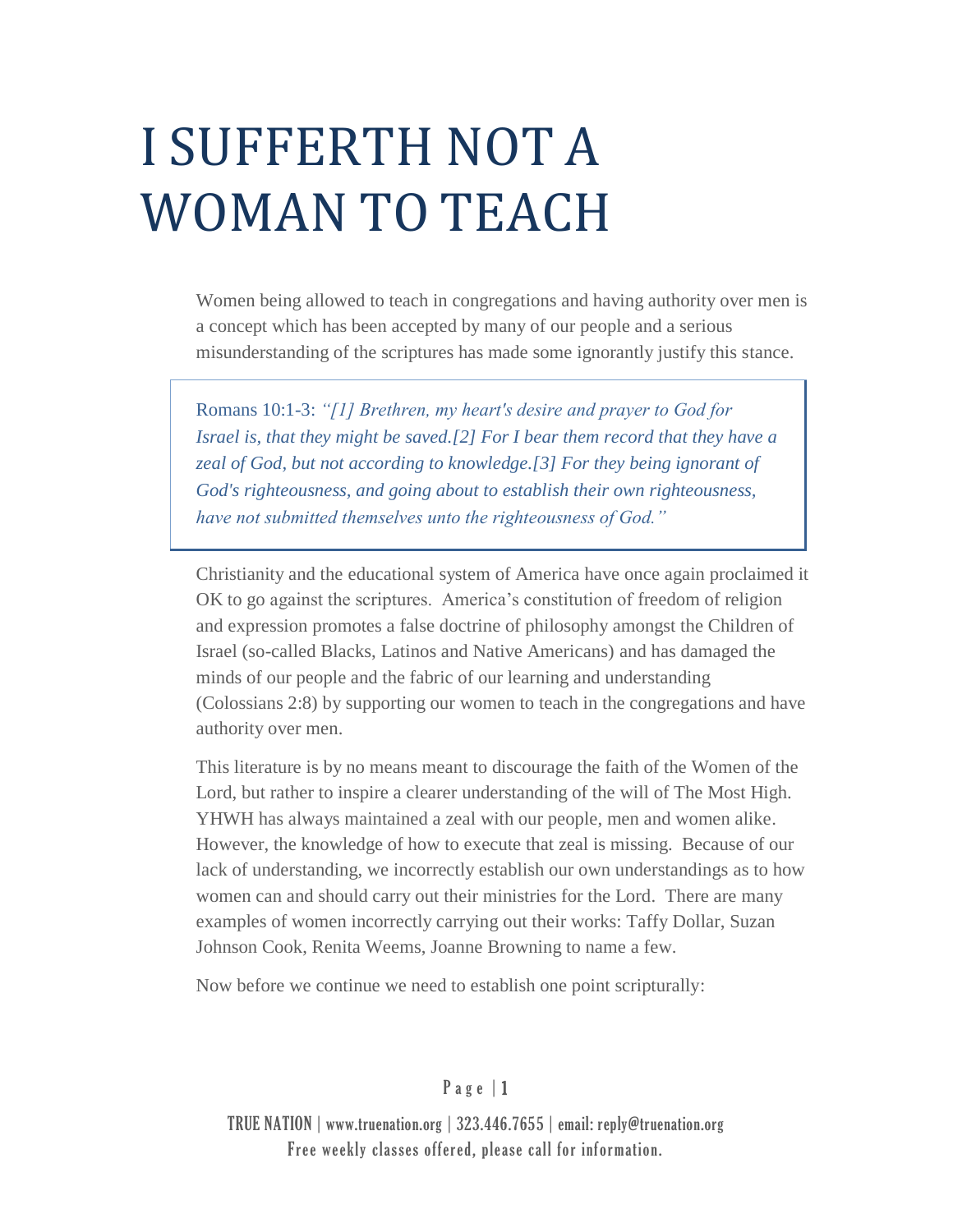Romans 3:3-4: *"[3] For what if some did not believe? shall their unbelief make the faith of God without effect? [4] God forbid: yea, let God be true, but every man a liar; as it is written, That thou mightest be justified in thy sayings, and mightest overcome when thou art judged."*

We MUST humble ourselves to the Word of YHWH and realize THAT MY OPINION, YOUR OPINION IS IRRELEVANT when it comes to the scriptures. Disbelief in his word is not tolerated (Proverbs 13:13).

The Most High established an order on earth.

1 Corinthians 11:3: *"[3] But I would have you know, that the head of every man is Christ; and the head of the woman is the man; and the head of Christ is God."*

We all are subject to order and structure in life, even Christ. The scriptures acknowledge that the head of the Woman is the Man. There is no mistake that the Lord put Man in a leadership position. The Woman is to be lead and instructed by the Man. As Men of the Lord, we are obligated to lead the women of Israel in truth and righteousness, guide our homes lawfully, and raise our children according to the scriptures. The Most High called the men to guide his pasture (Ezek 34:31). It's imperative in the rebuilding of our Nation that order be kept ( 1 Corinthians 14:40).

The problem is that men and women allow the system of America to divide our thoughts against the scriptures. America waves its flag for women's rights and for equality purposely against the order already set by the Most High. When you really look at it, America only promotes this philosophy for economics sake and control. Having both sexes working and slaving for the system is better than one. Two incomes, two brain washings and add an economic divide coupled with strife (she earns more than him causing a power struggle), are all key ingredients for destroying the household – divide and conquer!

Dwell on that thinking and you can see that a systematic divide is in place. People may say change is good or from this change women have gained *girl* 

## P a g e | 2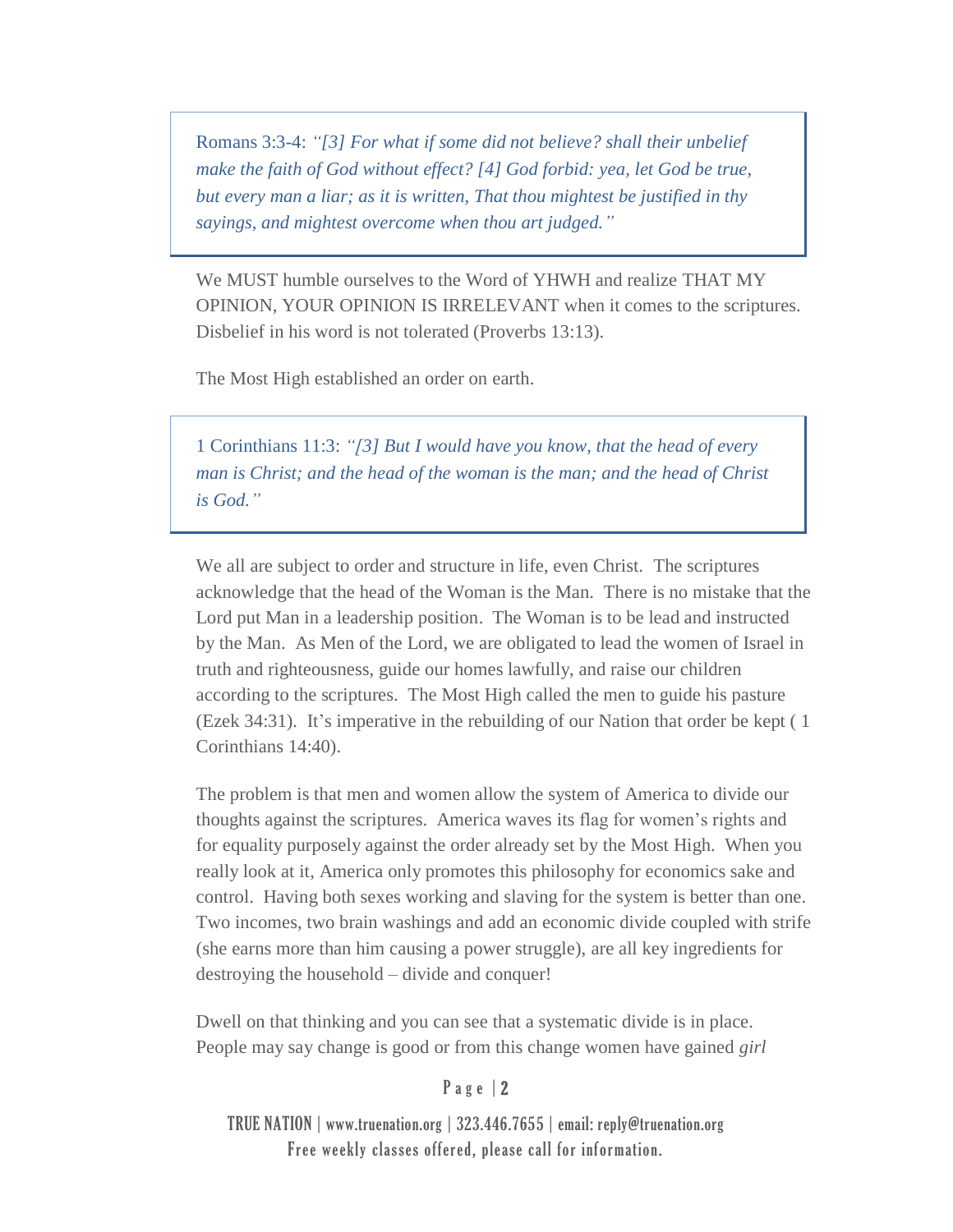*power!* People may ridicule you for not accepting this change and say you are living in the past! Well, the fact is that all change is not good (Isaiah 5:20)! We must inquire and learn from the past in order to direct our futures! (Job 8:8).

Let us now examine closely what the Word has to say regarding women teaching within the Church. During Paul's conversion of the Gentiles (these Gentiles were actually Israelites following the customs and languages of the Greeks and other nations where we were scattered) many believed it OK to have women teaching and possess seats of authority. It was customary for the Greeks to celebrate female deities such as Diana.

Acts 19:27: *"So that not only this our craft is in danger to be set at nought; but also that the temple of the great goddess Diana should be despised, and her magnificence should be destroyed, whom all Asia and the world worshippeth."*

Israelites seeking repentance and conversion still had to have this form of idol worship eliminated from their minds, being that it infected the mind of the entire known world. Paul had to address the issue of women teaching based on this doctrine.

1 Timothy 2:11-12: *"[11] Let the woman learn in silence with all subjection. [12] But I suffer not a woman to teach, nor to usurp authority over the man, but to be in silence."*

In the above scripture, Paul clearly states that a woman was forbidden to teach or have authority over man and that in silence she would learn in the Church. Some Churches are very strict and adhere to this order requiring its women to remain in absolute silence in the Church, while others may ask that women write their questions down and have them answered at the conclusion of study. However executed, the law is that women are not allowed to teach! It is important to understand that the "silence" in 1 Timothy 2:11-12 means that a woman should not esteem herself above man nor have open disputations with the men of the

#### P a g e | 3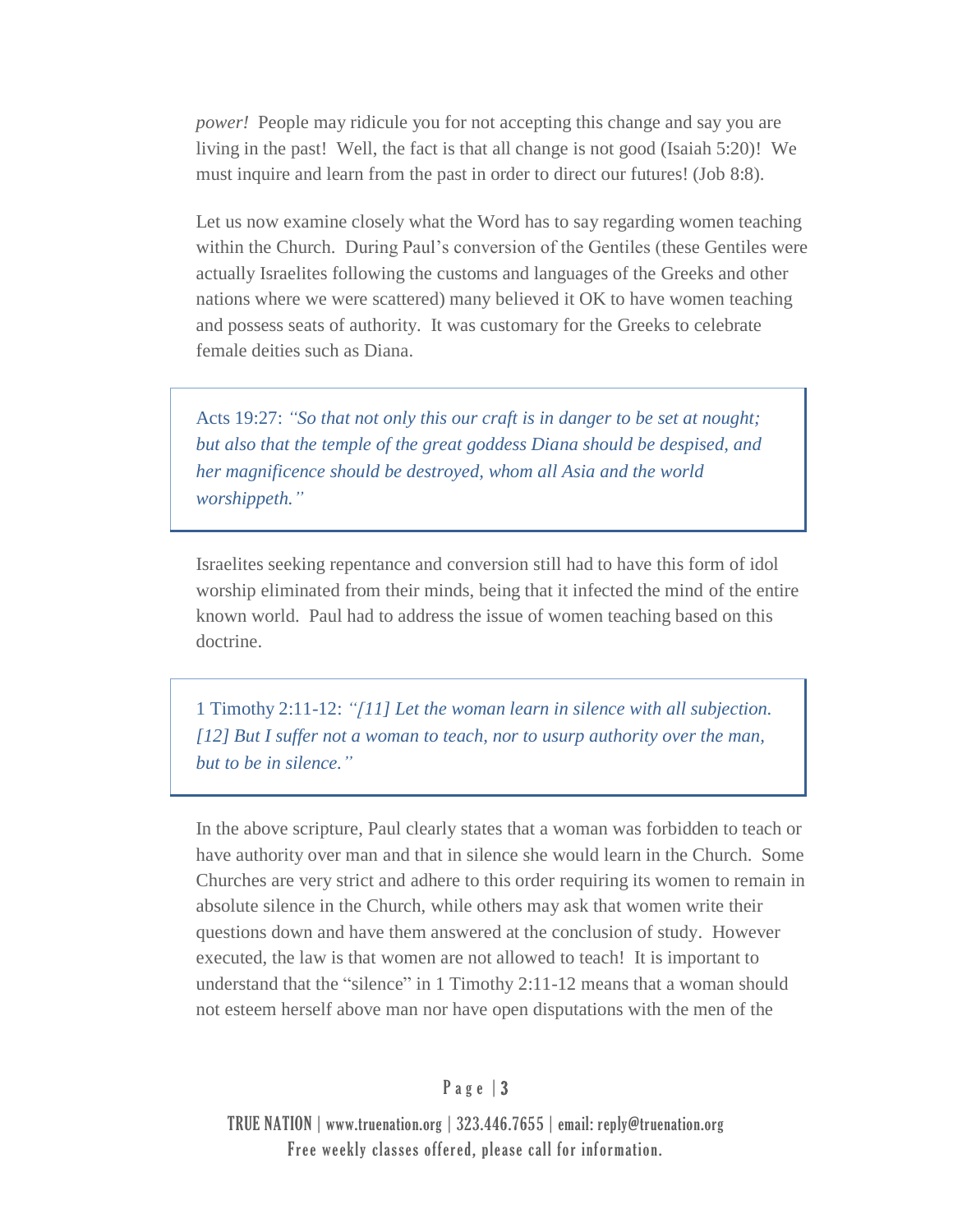Church. Paul gave a scriptural reason regarding this order in the next two verses (1 Timothy 2:13-14). It all still goes back to order and the conception of sin.

In all fairness and balance (Proverbs 11:1), it is understood that there were prominent women in the scriptures who were key figures in the Word. But we must make sure that all things are in the right perspective. All of these women held these prominent positions because they adhered to order and were in obedience to The Most High. Sisters like Esther (The Book of Esther), Judith (The Book of Judith), Priscilla (Acts 18:2, 26), Deborah (Judges Chapter 4), Anna (Luke 2:36, Rebecca (Genesis 25:21-23) were key figures in the scriptures for women. Obviously, YHWH does in fact inspire and reveal spiritual things to our women, and we don't discredit the sincerity of women who are learned in the scriptures in truth. Again, we must understand that even though things of this nature happened, it was all still done in humility and order.

For instance, Esther made no decisions on her own accord, but rather was instructed and guided by her cousin Mordecai. Deborah, who was married to Lapidoth, called for Barak to execute the judgment the Most High revealed to her. Judith communed with the elders of Israel and pleaded for them to execute righteous judgment for our nation. Both Marys were in subjection and did not usurp authority over the disciples or desire to be equal. Priscilla was accompanied by her husband Aquila and was in order when teaching Apollos. As you can see, although The Most High has in many cases elevated the understanding of our women or put them in decision making positions, they never exalted themselves above the measure allowed.

Some may argue that Deborah was a prophetess as was Anna which means women can teach! To end all argument and reveal the truth, it is important to correctly define the word "prophetess" and "prophet." In the Strong's Exhaustive Concordance, "prophetess" is listed as #5031 (feminine from #5030) which is Hebrew word nab ayah meaning a prophetess or inspired woman, by implication a poetess, by association a prophet's wife. So now we see why Deborah was called a prophetess due to her association with her husband Lapidoth who was a prophet! She also was inspired due to her being taught by her Husband. Let's see the word "prophet" listed as #5030 which is the Hebrew word "nabah." meaning a prophet (masculine translation) or inspired MAN!

#### $P$  a g e  $|$  4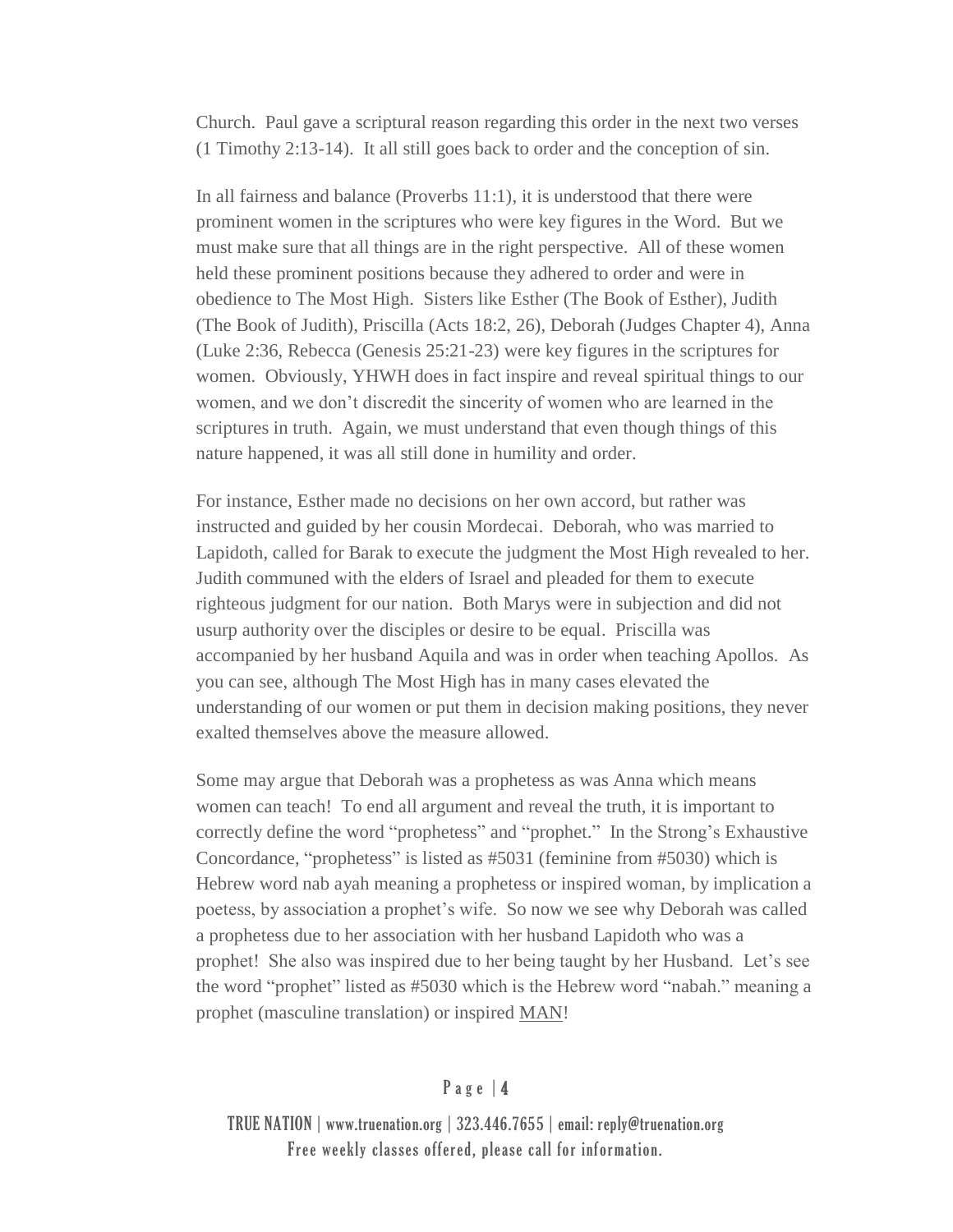The last number in origin for complete understanding of what it means to prophesy is in #5012 which means to speak or sing by inspiration in prediction or simple discourse. So in your reading any prophetess you will always see a relationship that connected that woman to a man of the Lord. She typically was known as a prophetess by association not because she was out teaching on her own in the streets, condemning nations, breaking down all that come her way, or crusading around the world gathering the sheep!

Women are not permitted to teach nor have authority over men under any circumstances! Thus sayeth the Lord. The Lord is not confusing in his order or commandments.

1 Corinthians 14:33-35: *"[33] For God is not the author of confusion, but of peace, as in all churches of the saints. [34] Let your women keep silence in the churches: for it is not permitted unto them to speak; but they are commanded to be under obedience, as also saith the law. [35] And if they will learn any thing, let them ask their husbands at home: for it is a shame for women to speak in the church."*

Through the spirit of the Lord, Paul makes it clear how women are to conduct themselves in the Church, especially married women. When congregating ourselves to serve the Lord (Hebrews 10:25), the married women are to learn in silence and their questions should be directed to their own husbands in the privacy of their own homes. The married women are to be an example to the younger women (Titus 2:3-5). Single women with no hedge (brother in the Faith, uncle or father) are permitted to ask questions by the order and discretion established by the elders of their respective churches. The elder women again had the authority to teach and guide the younger women and their children. If a sister has a mate who is unbelieving she should try to get that man to the Church to learn and repent to Christ so he can lead her righteously. However, if he refuses, she must continue her path and seek truth (1 Corinthians 7:13-14). Even though a sister may claim she is called by the Lord with a deep revelation allowing her to go outside the order of the scriptures, it is important for you to remember that obedience is esteemed higher then whatever sacrifice of yourself you have been doing. (II Corinthians 10-4-6).

## P a g e | 5